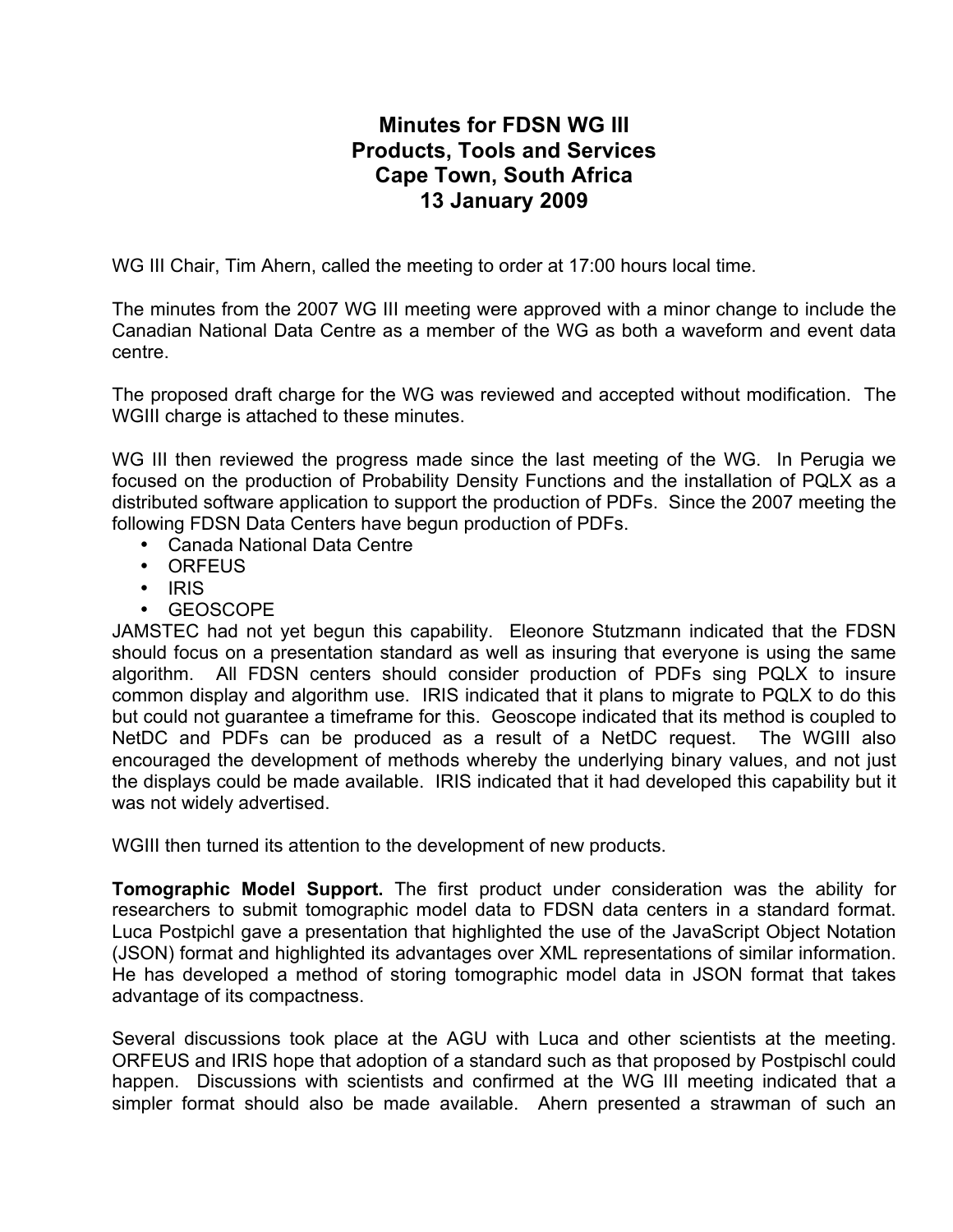alternative that will be circulated to the FDSN working group for comment. The goal is to allow scientists to submit their model data in either the FDSN Simple Tomographic Model Format (STMF) or in JSON format directly. The FDSN will develop a FDSN STMF to JSON conversion capability. Postpischl indicated that he would develop a JSON to netCDF format convertor. The capability is summarized in the figure below where the STMF is designated as the regular grid.



With tomographic models available at FDSN data centers as a first step, the FDSN can then focus on linking visualization tools to the models. netCDF format already has a series of tools that can visualize 3D models. One such tool is GEON IDV and IRIS plans to work with UNAVCO to provide a web interface that will allow selection of models, a map based definition of a transect and the production of slices through the model under the transect. In this way information can be displayed through a browser only.

There was also support for generation of KML files for visualization using Google Earth. There was also support for GMT based viewing methods.

The number one goal is to develop methods that will encourage scientists to support contribution of their tomographic models and the development of associated model repositories.

### **Coordinated Metadata Services**

Discussions between ORFEUS and IRIS earlier this year resulted in the identification of a need to develop a system allowing clear authority for maintaining authoritative dataless SEEDS for various FDSN networks. A method of cataloging the relevant URIs on the FDSN web site was suggested and met with support.

The FDSN will also have to develop good access methods to these dataless SEED volumes. Suggested methods include a breqfast like method of sending emails to dataless@fdsn.org, the DHI interface running at several centers and the ArcLink system developed by GFZ.

### **Station Services**

The discussion then turned toward a need for the FDSN to provide a service to provide lists of FDSN stations with logical characterizations. For instance the ability to discover

• FDSN stations delivering data to an FDSN data center in real time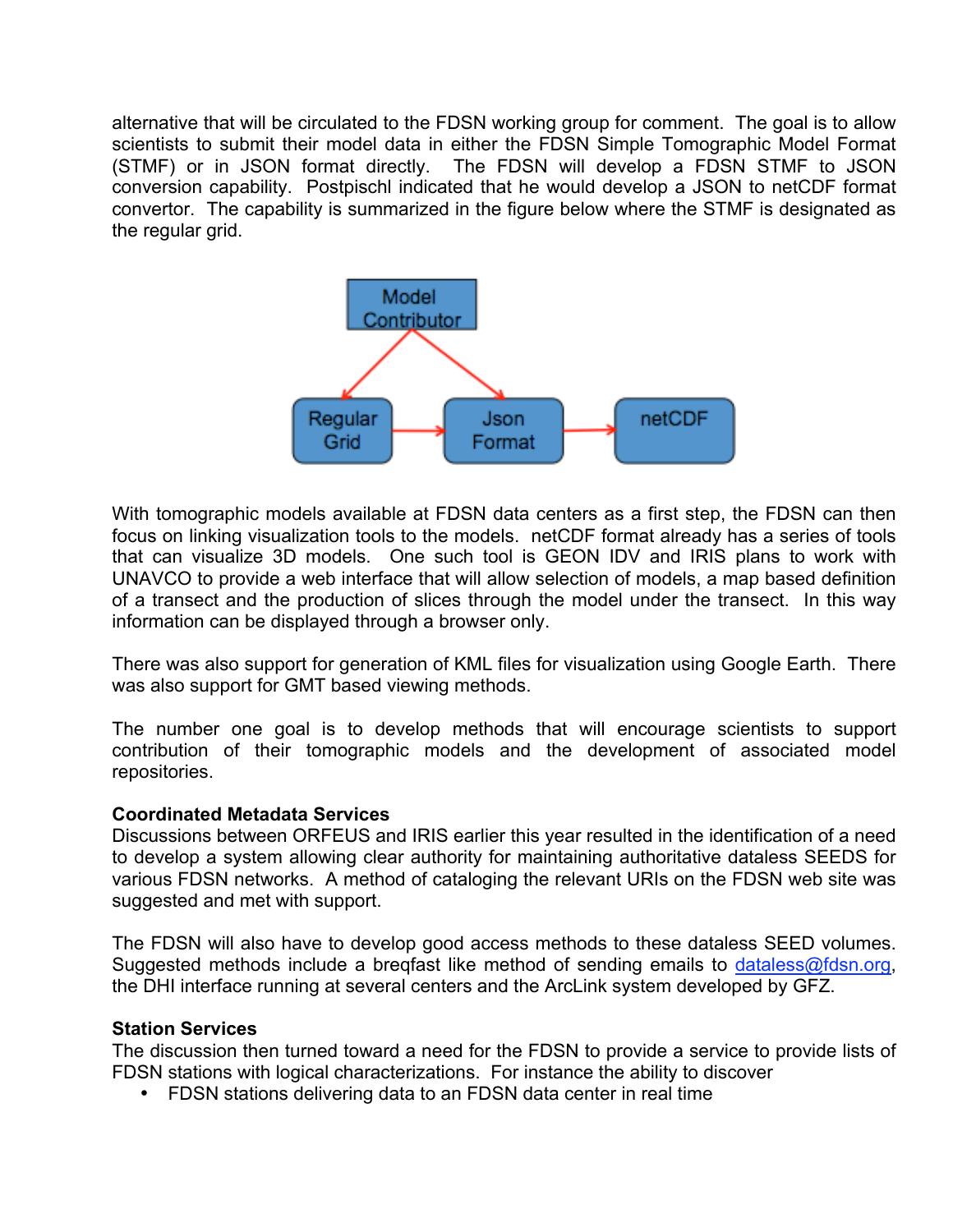- FDSN stations whose data are present in an archive
- FDSN stations in a region or country

The concept of using Virtual Networks as developed by IRIS was suggested as one way to do this. Information could be made available seamlessly across the FDSN using web services, KML links or other easy to implement methods.

#### **OTHER SERVICES**

The WG then identified some additional products and services that might be considered. Eleonore Stutzmann of Geoscope suggested two possible future products. There were to routinely produce **receiver functions** for all FDSN stations. Ahern mentioned that a project undertaken by the University of S. Carolina called EARS resulted in receiver functions being calculated for all stations that had data in the IRIS DMC. It might be possible to extend this capability to other FDSN data centers with stations that are not archived at IRIS.

Another possible product would be the routine generation of **Synthetic Seismograms.** Ahern mentioned that the CIG project at Caltech is producing 3D synthetics for all larger events. The methodology allows synthetics to be calculated for any arbitrary point on the earth's surface. The ultimate object is to provide synthetic and observed seismic data in a seamless manner for all such events.

Ahern encouraged all members to consult the WG III web pages and to join the WG III list server to stay in touch with the working group effort. It is the responsibility of the individual to join the list.

The meeting was adjourned at 18:20.

Minutes by Tim Ahern, IRIS.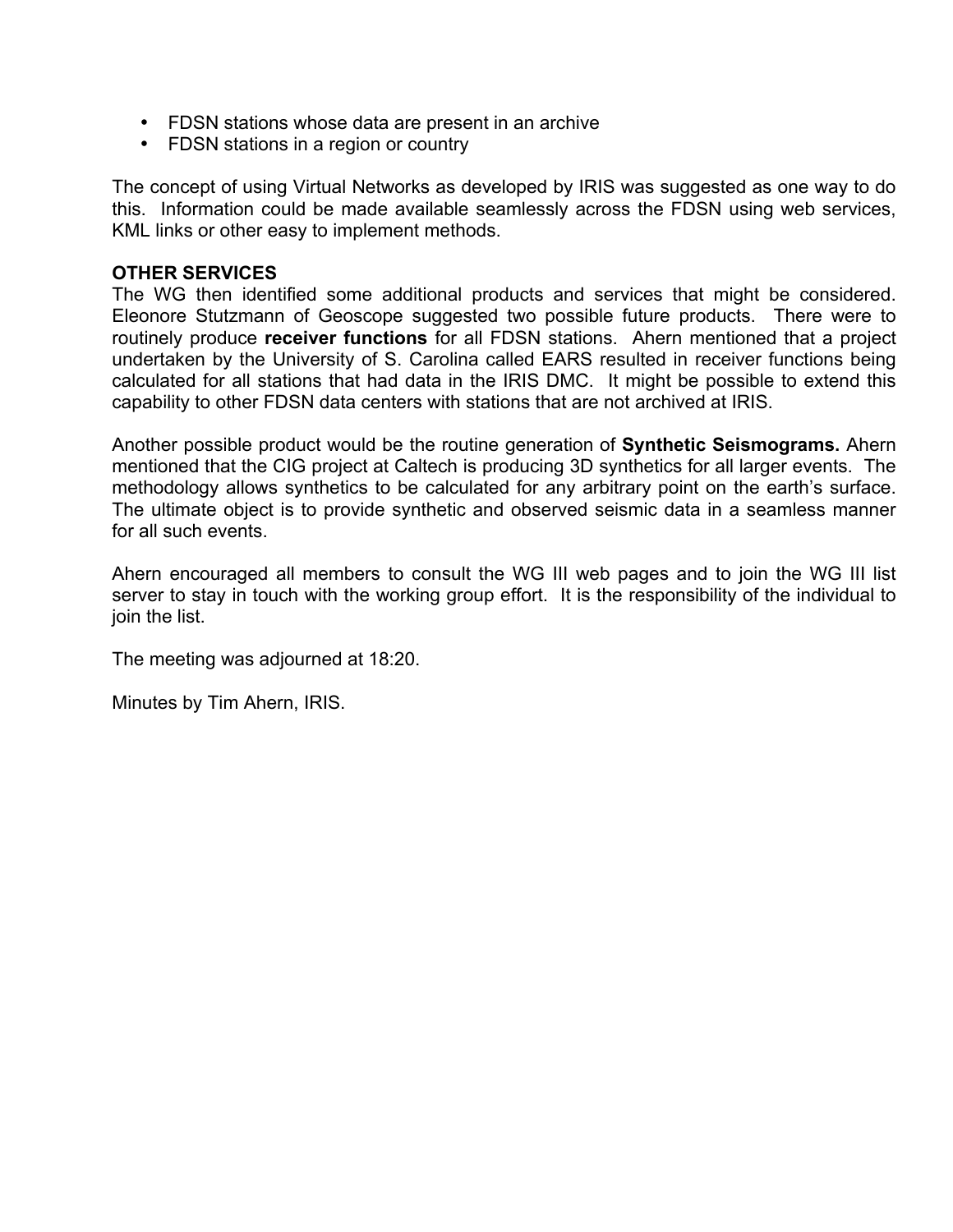## **FDSN WG III Attendees 13 January 2009 Cape Town, South Africa**

| <b>NAME</b>              | <b>ORGANIZATION</b> | <b>COUNTRY</b> | <b>EMAIL</b>                |
|--------------------------|---------------------|----------------|-----------------------------|
| <b>Tim Ahern</b>         | <b>IRIS</b>         | <b>USA</b>     | tim@iris.washington.edu     |
| <b>Jim Fowler</b>        | <b>IRIS</b>         | <b>USA</b>     | jim@iris.edu                |
| <b>Rhett Butler</b>      | <b>IRIS</b>         | <b>USA</b>     | Rhett@iris.edu              |
| <b>Bernard Dost</b>      | <b>ORFEUS/KNMI</b>  |                | Netherlands dost@knmi.nl    |
| <b>Torild van Eck</b>    | <b>ORFEUS/FDSN</b>  |                | Netherlands vaneck@knmi.nl  |
| Luca Postpischl          | <b>INGV-Bologna</b> | Italy          | postpischl@bo.ingv.it       |
| Seiji Tsuboi             | <b>JAMSTEC</b>      | Japan          | tsuboi@jamstec.go.jp        |
| Jim Lyons                | <b>GSC</b>          | Canada         | jlyons@seismo.nrcan.gc      |
| Inna Sokolova            | <b>KNDC</b>         | Kazakhstan     | sokolova@kndc.kz            |
| David Simpson            | <b>IRIS</b>         | <b>USA</b>     | simpson@iris.edu            |
| <b>Hrvoje Tkalcic</b>    | <b>ANU</b>          | Australia      | Hrvoje.Tkalcic@anu.edu      |
| <b>Gerardo Suarez</b>    | <b>UNAM</b>         | <b>Mexico</b>  | Gerardo@geofisica.unar      |
| Josep Vila               | <b>IEC</b>          | Spain          | jvila@iec.cat               |
| Domenico Giardini ETH    |                     | Switzerland    | giardini@seismo.ifg.ethz    |
| Eleonore Stutzmar IPGP   |                     | France         | stutz@ipgp.jussieu.fr       |
| Reinoud Sleeman   ORFEUS |                     |                | Netherlands sleeman@knmi.nl |